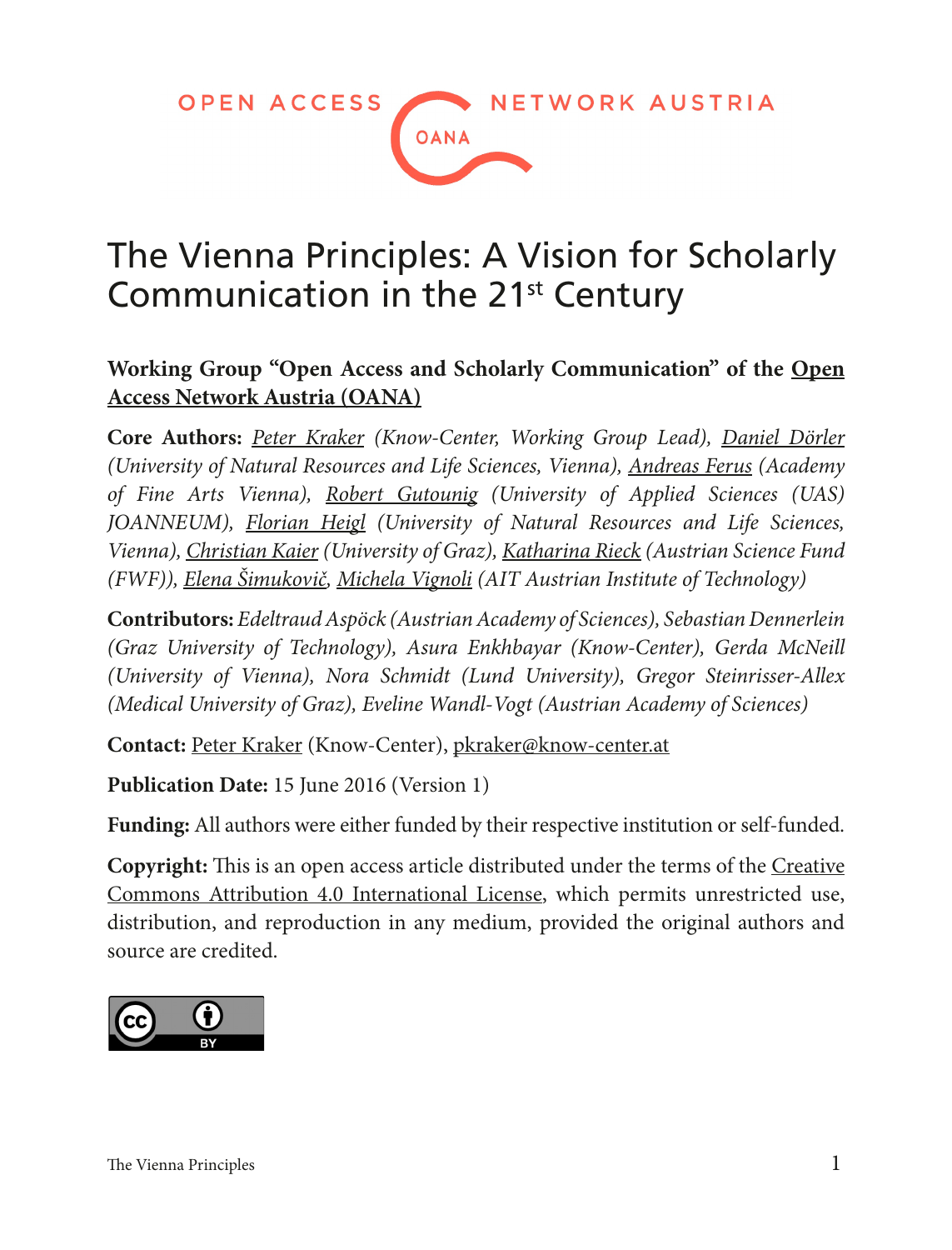### Introduction

Between April 2015 and June 2016, members of the Open Access Network Austria (OANA) working group "Open Access and Scholarly Communication" met in Vienna to discuss a fundamental reform of the scholarly communication system.

By *scholarly communication* we mean the processes of producing, reviewing, organising, disseminating and preserving scholarly knowledge<sup>1</sup>. Scholarly communication does not only concern researchers, but also society at large, especially students, educators, policy makers, public administrators, funders, librarians, journalists, practitioners, publishers, public and private organisations, and interested citizens.

Like many of our peers, we hold the opinion that there are considerable deficits in how scholarly knowledge is produced and disseminated. And like many of our peers, we think that the time has come to address these deficits. In the working group, we took a critical stance on the current debate, which mainly centers around Open Science (including elements like Open Access). We believe that Open Science has the potential to change the workings of the scholarly communication system for the better – but we see openness as a means to an end. When we call for openness in scholarly communication, we usually try to achieve an underlying principle, such as accessibility or reusability. Within the Open Science community, however, there is no commonly agreed set of principles that describe the system of scholarly communication that we want to create. There is a lot of discussion on what constitutes openness, how to achieve openness and what steps to take next. In these discussions many of the arguments carry implicit assumptions about the structures of a future scholarly communication system. We think that making assumptions explicit is sorely needed to better guide the debate around Open Science. We also think that a vision that answers the question "what for?" would help to better convey the need for openness in scholarly communication to academia and society. After all, Open Science is still a fuzzy concept for many; grounding it in a set of widely shared principles would make it much more understandable.

<sup>&</sup>lt;sup>1</sup> This definition is based on the definition found in Wikipedia: [http://en.wikipedia.org/wiki/Scholarly\\_communication](http://en.wikipedia.org/wiki/Scholarly_communication) [05 June 2016]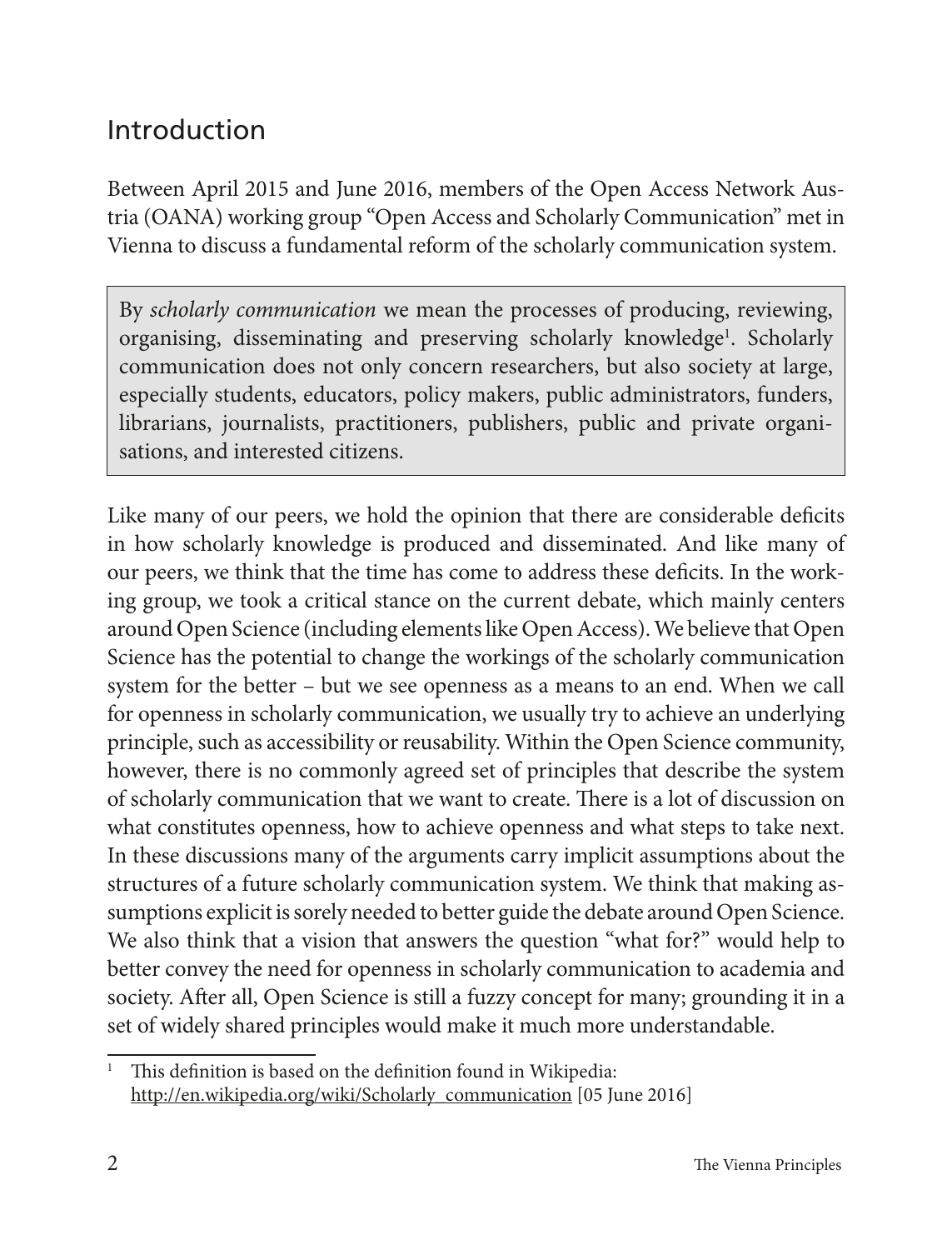This is why we set out to define a coherent vision for scholarly communication, which led to a thorough discussion process that lasted over a year and involved more than twenty people from a wide variety of institutions and disciplines. This document is the main outcome of our considerations: first, we describe problems of the status quo of scholarly communication, i.e. the world we live in. Then we propose twelve principles of scholarly communication that describe the world we want to live in.

*We have created this document hoping to inspire a widespread discussion towards a shared vision for scholarly communication. We welcome feedback, criticism, and hints on what we may have missed. We do not see this document as the end of the matter; it is a first version that will hopefully have many revisions as we jointly create the scholarly communication system of the future.*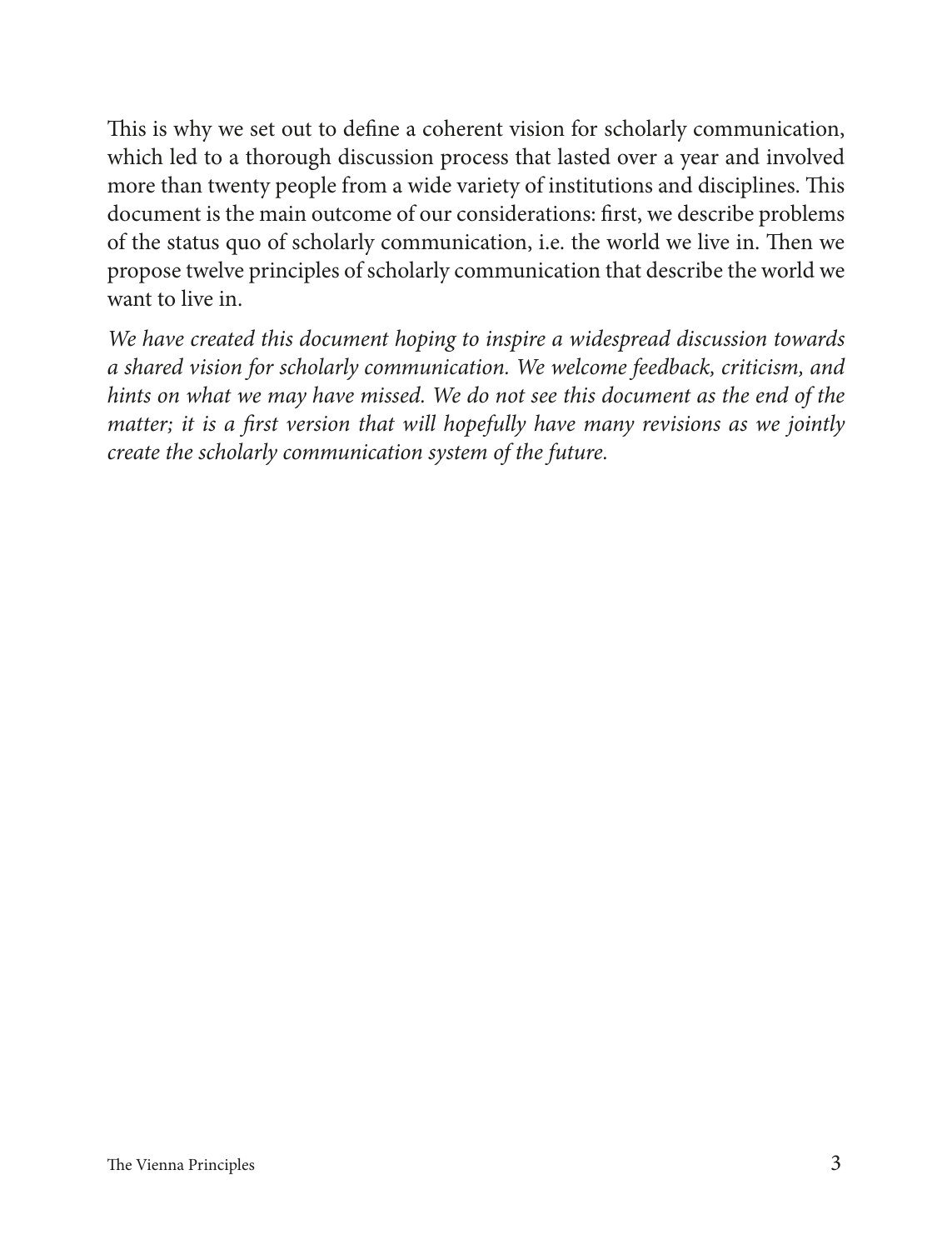## Deficits of the Current Scholarly Communication System

#### Restricted access and collaboration

- Research results are often not publicly accessible even if they have been funded by the public.
- Highly relevant research materials from publicly funded archives, museums, libraries and statistical inventories are either not available in digital form or inaccessible.
- Restricted access to and delayed dissemination of scholarly results limit knowledge transfer to researchers and other members of society.
- Production of scholarly knowledge often happens in a closed system excluding expertise and experiences of scholars outside academia and other members of society. This is detrimental to research and restrains innovation.
- Due to closed modes of communication, opportunities for collaboration among various actors remain unexploited.
- Research output is often communicated in a highly abstract domain-specific language, preventing knowledge dissemination to other research fields and to other members of society.

#### Inefficient processes

- The scholarly communication system is highly inefficient and exceedingly expensive, albeit the emergence of electronic publishing, which greatly reduced printing and postal delivery costs, among others.
- The possibilities of digital technologies are currently not fully exploited in scholarly communication. Despite the ever-growing tool and infrastructure landscape, traditional scholarly communication methods tend to prevail in many research disciplines.
- Research output has grown exponentially over the last few centuries. This has led to an enormous increase in knowledge, but also to information overload. A lot of time is needlessly wasted on duplicated work.
- The peer review system is overloaded and many research results are reviewed multiple times due to high rejection rates.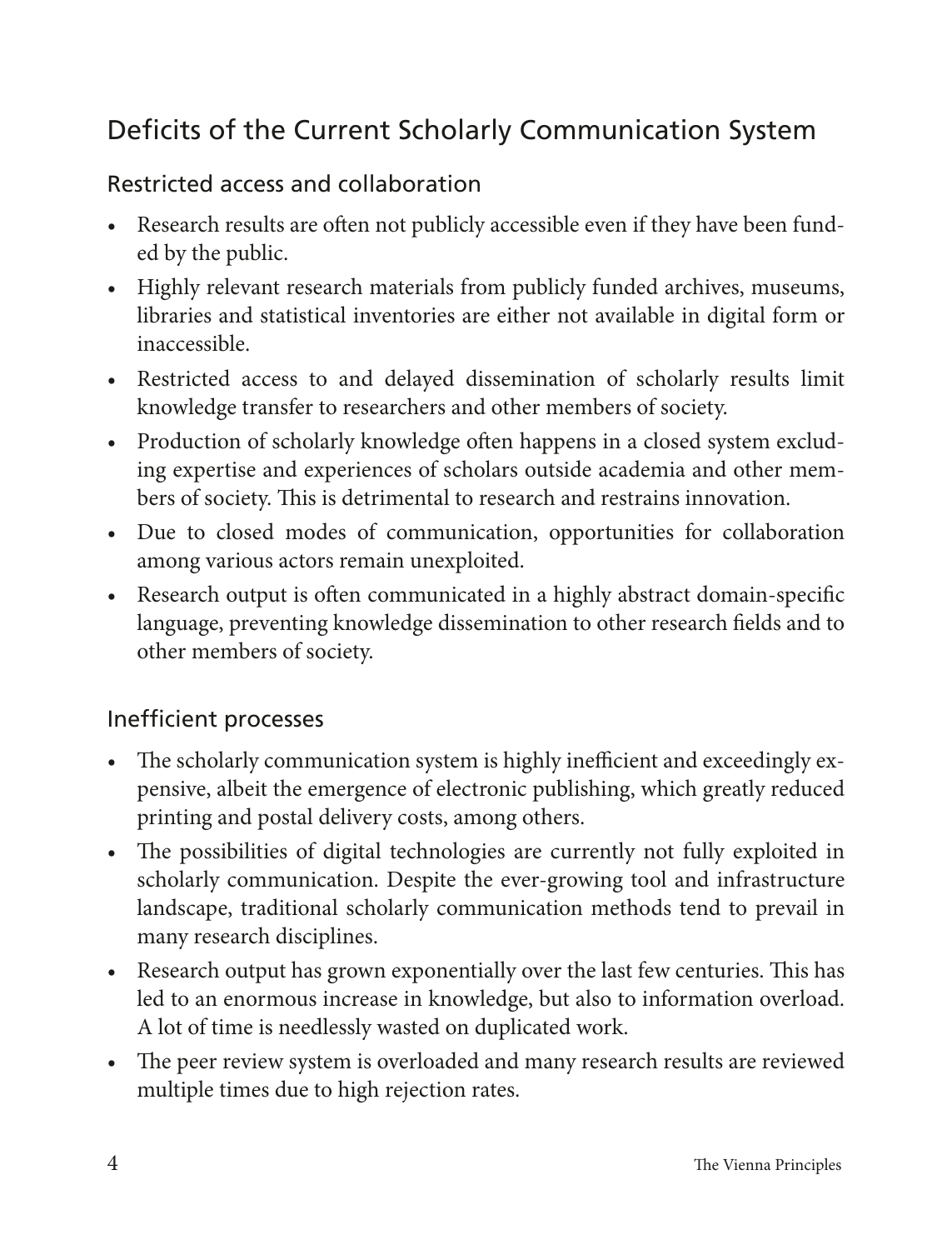#### Lack of reproducibility and transparency

- The majority of research results cannot be reproduced due to lack of underlying data, process instructions and context information.
- Adequate contextual information is often missing, making it difficult to determine whether a piece of research is credible and can be built upon.
- Evaluation by peer review has a mighty filtering function but is often untransparent and potentially biased.
- There has been a rise in retractions as a result of flawed practices, as well as (un)conscious wrongdoing.

#### Technical and legal barriers

- Research products (data, materials, source code, etc.) often cannot be reused due to technical and legal restrictions (e.g. copyright).
- Overly restrictive copyright transfer agreements impede knowledge circulation, and contribute to an oligopoly of publishers and information service providers.

#### Incentives in need of improvement

- The quantity of research output is often valued over its quality. Scholars are incentivised to publish research results in small pieces, which boosts the overall costs of academic publishing while impeding new, original research.
- Scholarly communication is constrained by current reward structures largely favouring publication of research results in renowned academic publishing venues.
- Peer review is not adequately acknowledged as a scholarly activity although it enhances and ensures the quality of research output.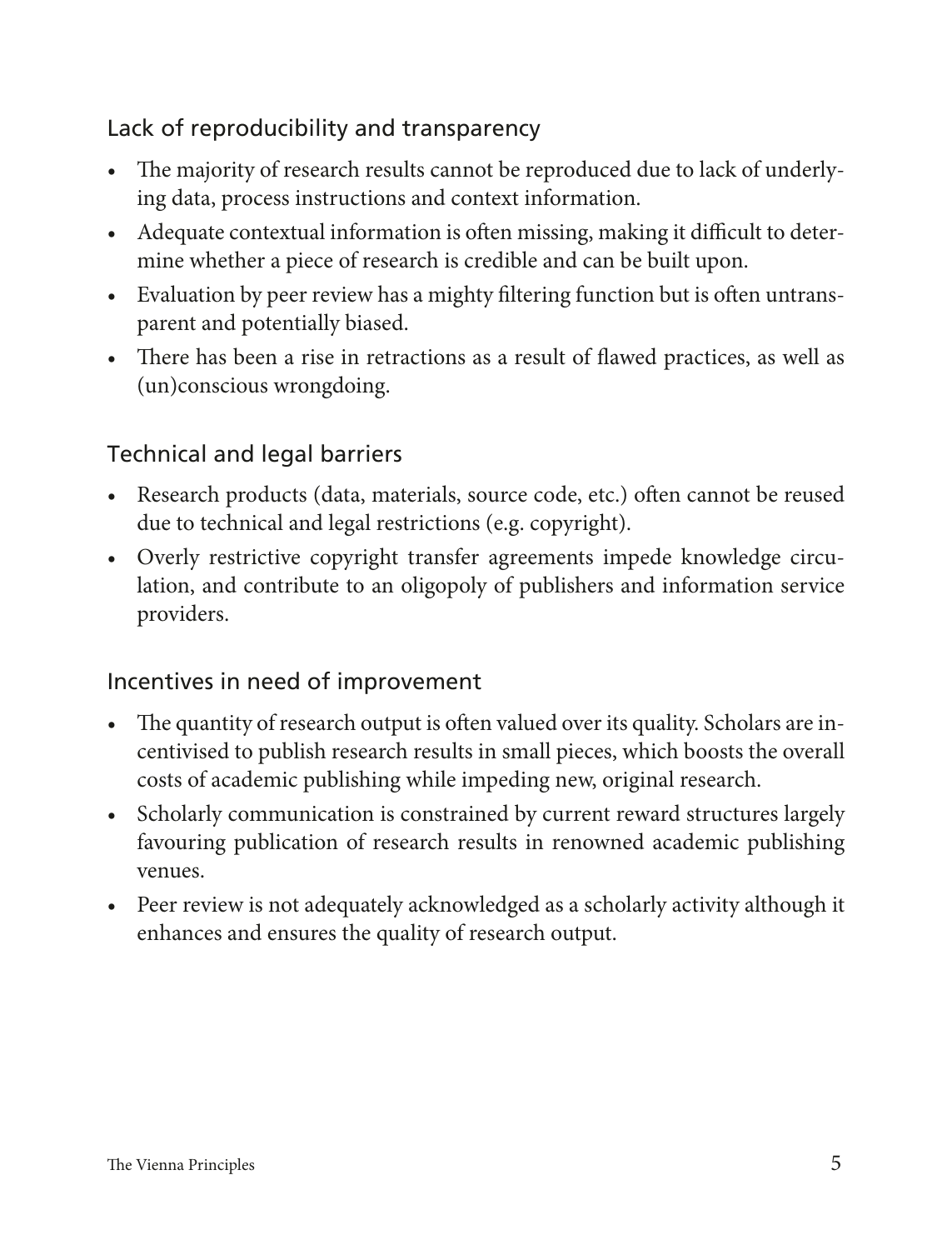# *l*ienna **RINCII** a vision for scholarly communication

- 1 Accessibility
- 5 Transparency
- 
- 3 Reusability
- 
- 7 Collaboration
- 
- 4 Reproducibility 8 Ouality Assurance 12 Public Good
- 9 Evaluation
- 2 Discoverability 6 Understandability 10 Validated Progress
	- 11 Innovation
	-

## The Twelve Principles of Scholarly Communication

Scholarly communication should ...

1. Accessibility: … be immediately and openly accessible by anyone.

The production of knowledge serves mankind and increases prosperity. Free and open dissemination of knowledge within the scientific community and beyond facilitates exchange, collaboration and the application of research results. There should be no technical, financial or legal obstacles delaying or preventing the accessibility of research findings. All research results should be accessible to people that are diverse in physical, economic and other conditions. Access should be ensured in the long-term.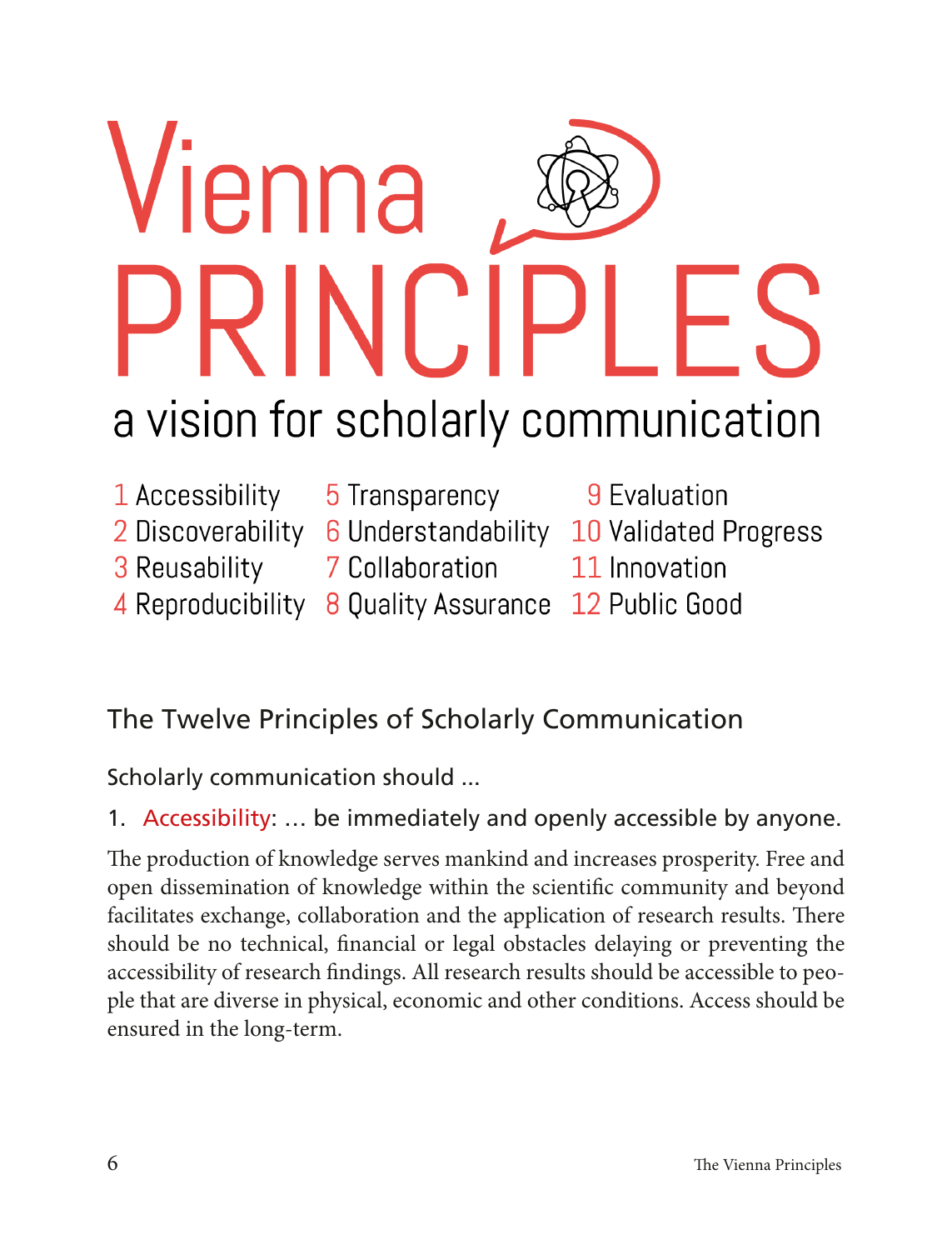#### 2. Discoverability: … facilitate search, exploration and discovery.

There have never been as many scholars as today, and never have they been as prolific as today due to new modes of communication and technology that is cheaper and more widely available. Researchers spend considerable time not only with communicating their own research, but also with staying up-to-date with the work of their colleagues. A system of scholarly communication should therefore organise scientific knowledge in such a way that it enables researchers and their stakeholders to efficiently and effectively identify research that is relevant to them. In addition, researchers should be able to find feedback on their own work and activities connected to it as easily as possible.

#### 3. Reusability: … enable everyone to effectively build on top of each other's work.

Following Newton's phrase "Standing on the shoulders of giants", modern scholarship is based on cooperation. Ideas are not created in a vacuum. Reuse of research processes, methods and results as well as abstraction and extension should therefore represent basic values of scholarly communication. The possibility to reuse data, materials and results enables researchers and communities to learn from each other and to speed up the production of new knowledge. Consequently, while appropriate attribution of authorship must be ensured, a maximum of reuse and processing should be permissible.

#### 4. Reproducibility: … provide reproducible research results.

Reproducibility of research findings is one of the distinctive features of research and a gold standard in many disciplines. As a minimum requirement, the research process should be traceable, e.g. by providing access to raw data and documenting the research process as well as the (intermediate) results (discussions, research diaries, pre-publications etc.). This facilitates an understanding of the methodology and simplifies assessment. Opening up the methodology and production of results also helps to identify cases of unconscious wrongdoing, deception, and fraud. It should be possible to identify different stages of a research process and to understand its evolution.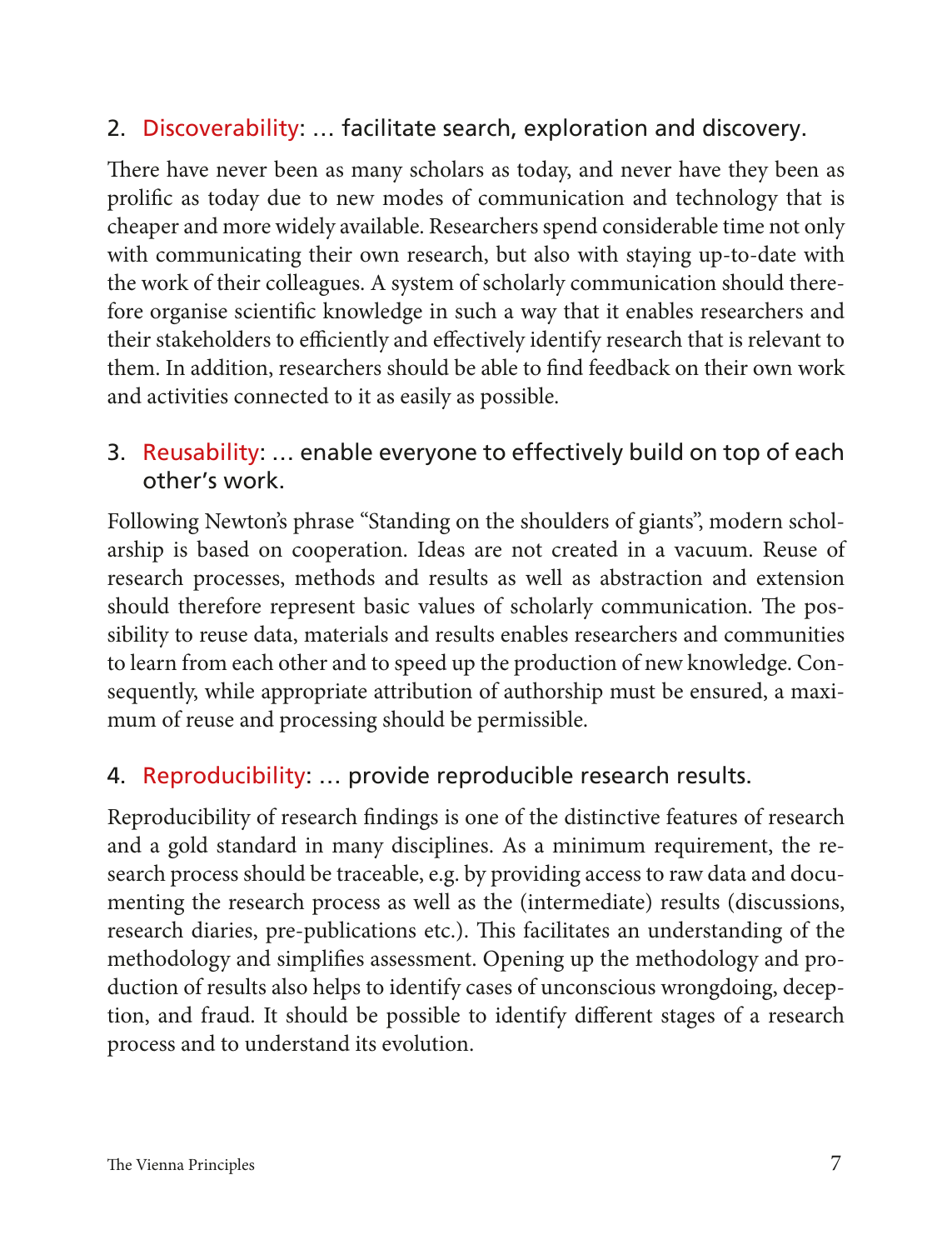#### 5. Transparency: ... provide open and transparent means for judging the credibility of a research result.

Virtually all new knowledge builds upon past findings, but in practice one cannot reproduce every research result to verify its credibility. A system of scholarly communication should therefore make it possible to judge the credibility of research results based on context information. This information may stem from the authors as well as from peer review or other forms of feedback. Context information should answer the five classic Ws: who, what, when, where and why, as well as the questions "Who paid for it?" and "How was it received?". Details on funding and on the relationship of researchers to study subjects highlight potential conflicts of interest and how ethical questions were addressed. Information that should be available at any point is whether a piece of research has been corrected or retracted after publication.

#### 6. Understandability: … provide research in a clear, concise and understandable way adjusted to different stakeholders.

A fruitful dialogue among researchers and between researchers and their stakeholders is mutually beneficial for both research and society. Keeping communication as clear and concise as possible facilitates knowledge transfer and exchange within research and beyond. What is considered clear and concise, however, is very dependent on the recipient and the situation. Communication amongst researchers usually involves a high degree of abstraction and special language, whereas communication with interested citizens requires more broadly understandable language. Scholarly communication should therefore be adapted for different stakeholder groups inside and outside of academia, by taking into account specific requirements in order to make it more meaningful and allowing for further involvement and participation.

#### 7. Collaboration: … foster collaboration and participation between researchers and their stakeholders.

Research is often of relevance to a great variety of stakeholders such as patients and doctors, students and teachers. Researchers and their stakeholders can benefit from working together, ranging from discussion over participation to real collaboration with lay communities in citizen science projects. Collaboration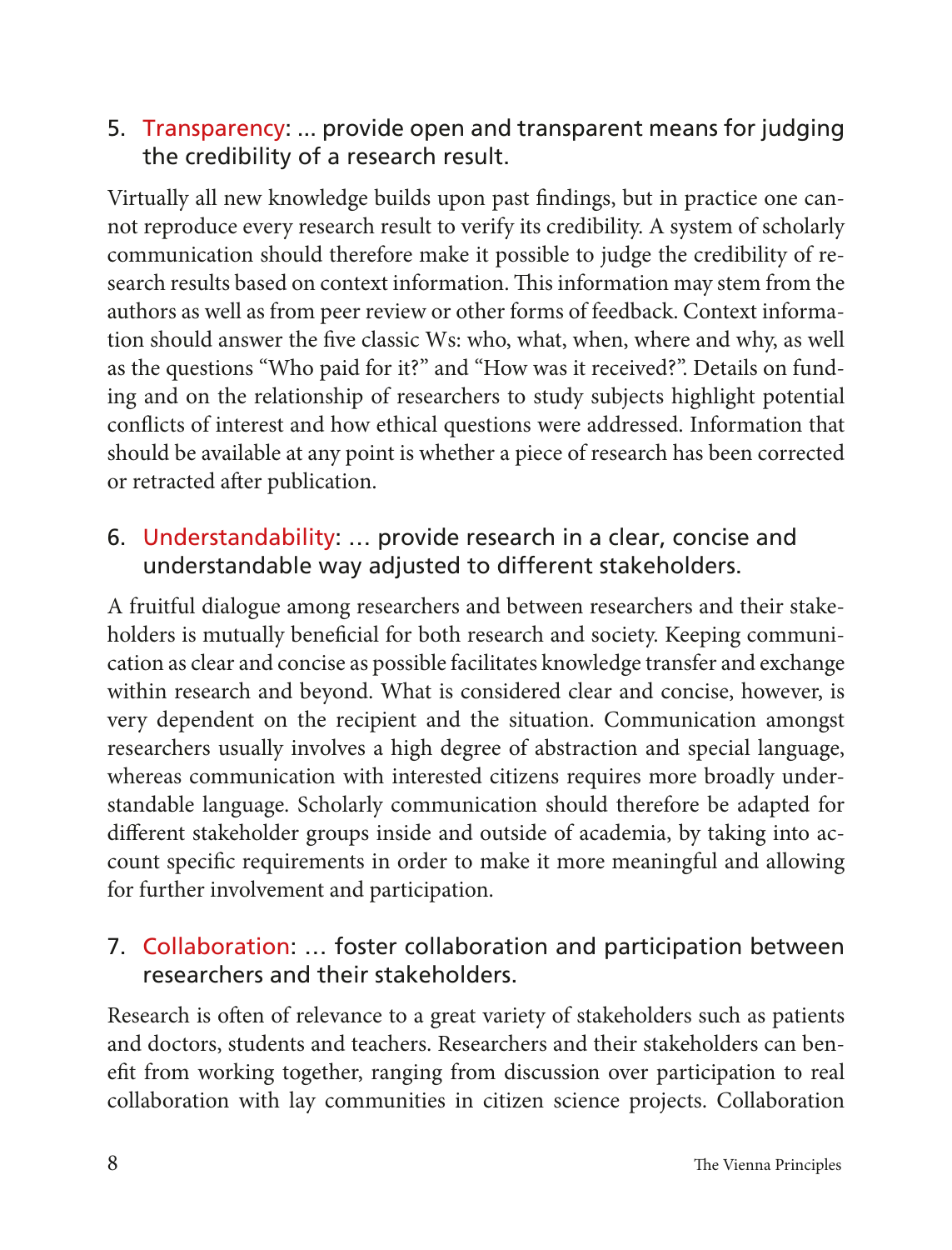leads to a better understanding of research among stakeholders, and stakeholders can point out research questions that are important to them. Researchers can get feedback on their work, and in cases even receive support in conducting their research. Scholarly communication should therefore facilitate and encourage these forms of collaboration.

#### 8. Quality Assurance: … provide transparent and competent review.

Reviewing safeguards research discoveries, ensuring that results can be trusted and built upon. A system of scholarly communication should therefore incentivize, reward, and recognize reviewing, no less than doing research in order to create a balance between the production of knowledge and its consolidation. The primary function of reviewing should be to ensure that research is technically sound and that the results can be reproduced/that the research process is traceable. Transparent communication and open peer review can help to raise the quality of reviews and to avoid biased and hasty judgements.

#### 9. Evaluation: … support fair evaluation.

Evaluation influences the perceived impact of research results, researchers, journals or institutions, and therefore the way scientific knowledge is produced. It is therefore essential that these evaluation processes are conducted fairly and adequately. Assessment should offer an overall, multidimensional analysis, especially in an interdisciplinary context. Researchers should be given the opportunity to comment on evaluation results and they should be able to verify data collection and analysis processes. To build future research on solid ground, reward structures should be adopted and quality in research must be favoured over quantity. Adequate incentives should be provided to reward endeavours to publish better, rather than more.

#### 10. Validated Progress: … promote both the production of new knowledge and the validation of existing knowledge.

In order for scholarship to progress, it needs original research that contributes novel results to the body of knowledge. A system of scholarly communication should identify research gaps and highlight fields that need engagement and contribution. Uncertainty and risk-taking should be accepted in order to encourage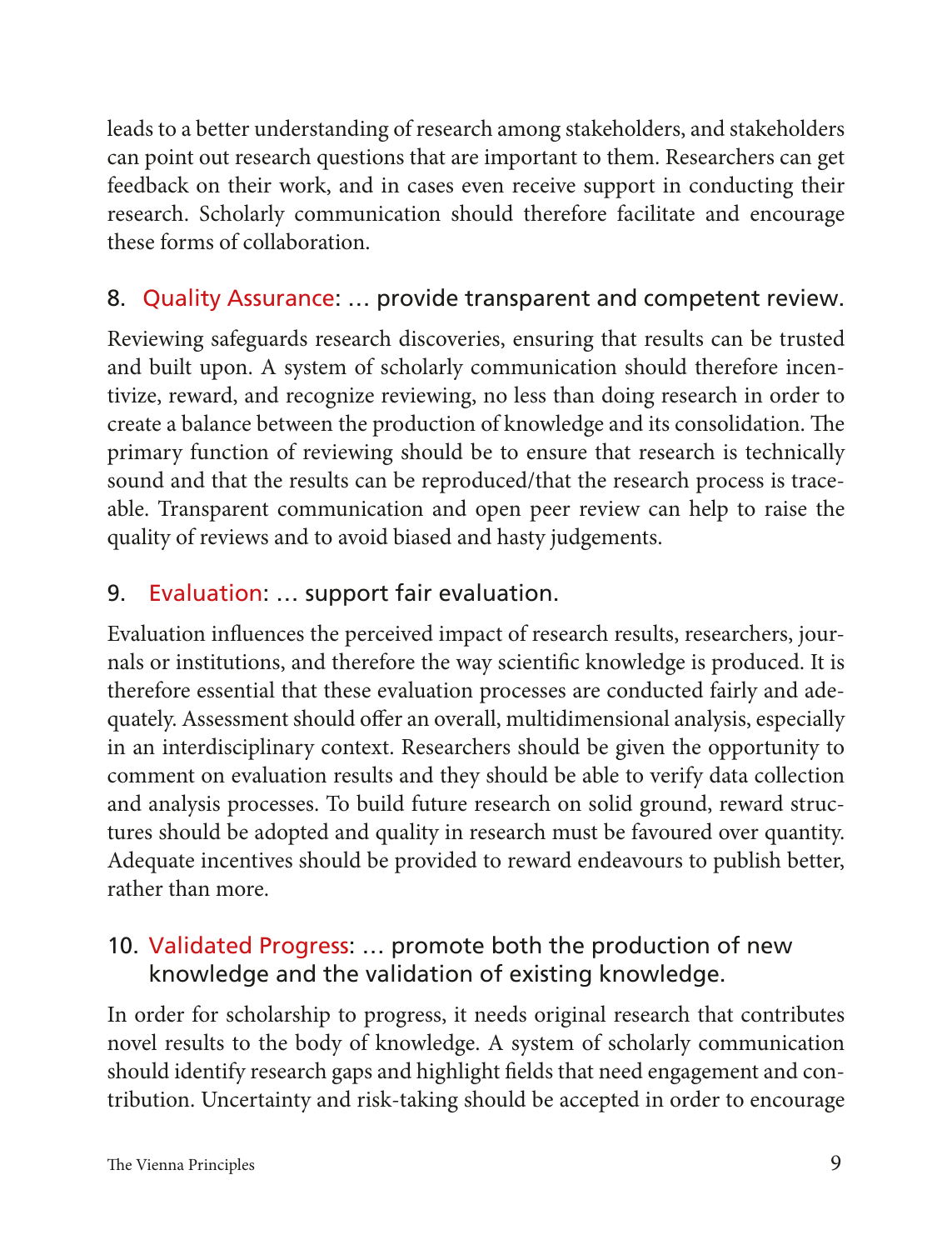testing of unusual methods and theories. But research also needs the validation of existing results in order to build future research on solid ground. Therefore, a system of scholarly communication should also promote the reproduction and continual validation of existing knowledge. The two functions should be appropriately balanced to achieve validated progress.

#### 11. Innovation: … embrace the possibilities of new technology.

Over the past 400 years, scholarly communication has been constantly evolving. This evolution has opened up new opportunities for researchers to work and collaborate. Therefore, scholarly communication should embrace the possibilities of new technology. The Web, in particular, has revolutionised the way we create, disseminate, explore and consume information, and its potentials are not fully exploited yet for scholarly communications. These potentials include real-time exchange and dissemination, ubiquitous and simultaneous availability of resources, zero marginal cost for dissemination, new workflows, improved reusability of data and results, the ability to process huge volumes of data and new forms of presenting and visualising results.

#### 12. Public Good: … expand the knowledge commons.

Scientific knowledge is critical for the development of society. As scientific knowledge is intangible in nature, its use by one person does not preclude its use by another person. On the contrary, knowledge tends to grow when it is shared. Therefore, no barriers should be established to restrict the use and reuse of research results. Scientific knowledge should be a public good and as such part of the knowledge commons, in order to enable everyone in society to benefit from this knowledge.